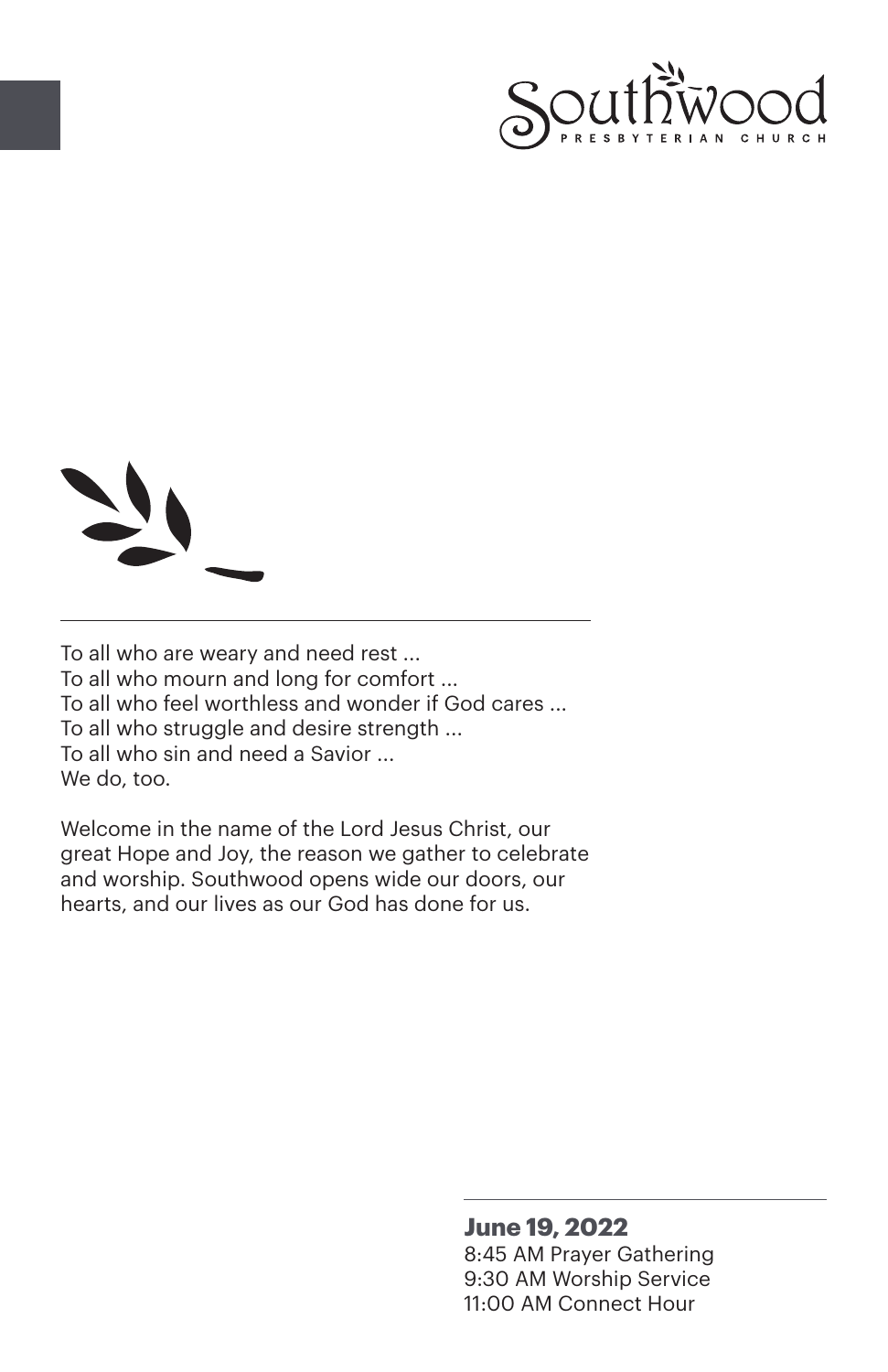## **Worship Service**

We contemplate who God is and who we are as we gather to worship.

#### MEDITATION

"The same voice that said, "Let there be light" (Genesis 1:3) radiates the beauty of his holy habitation into the center of our being so that the intimacy with God that we so desperately need becomes ours through Jesus Christ."

> Irwyn L. Ince, Jr. *The Beautiful Community*

God welcomes us into his presence and reorients our hearts to Him and each other.

#### CALL TO WORSHIP

LEADER: Blessed be the God and Father of our Lord Jesus Christ! According to his great mercy, he has caused us to be born again to a living hope.

PEOPLE: *We are born again to this living hope through the resurrection of Jesus Christ from the dead.*

LEADER: In this we rejoice, though we have been grieved by various trials, so that the tested genuineness of our faith may be found to result in praise and glory and honor at the revelation of Jesus Christ.

ALL: *Though we have not seen him, we love him. Though we do not now see him, we believe in him and rejoice with joy that is inexpressible and filled with glory.*

1 Peter 1:3-12

We express the worth of our God and the emotions of our hearts to Him.

#### **SONGS**

"Father Long Before Creation" "God So Loved"

#### PRAYER OF HOPE

**We consider it a joy to have multiple generations worship together.** A Nursing Mothers' Room is located at the back of the sanctuary.

Ushers can provide you a hearing assistance device if helpful.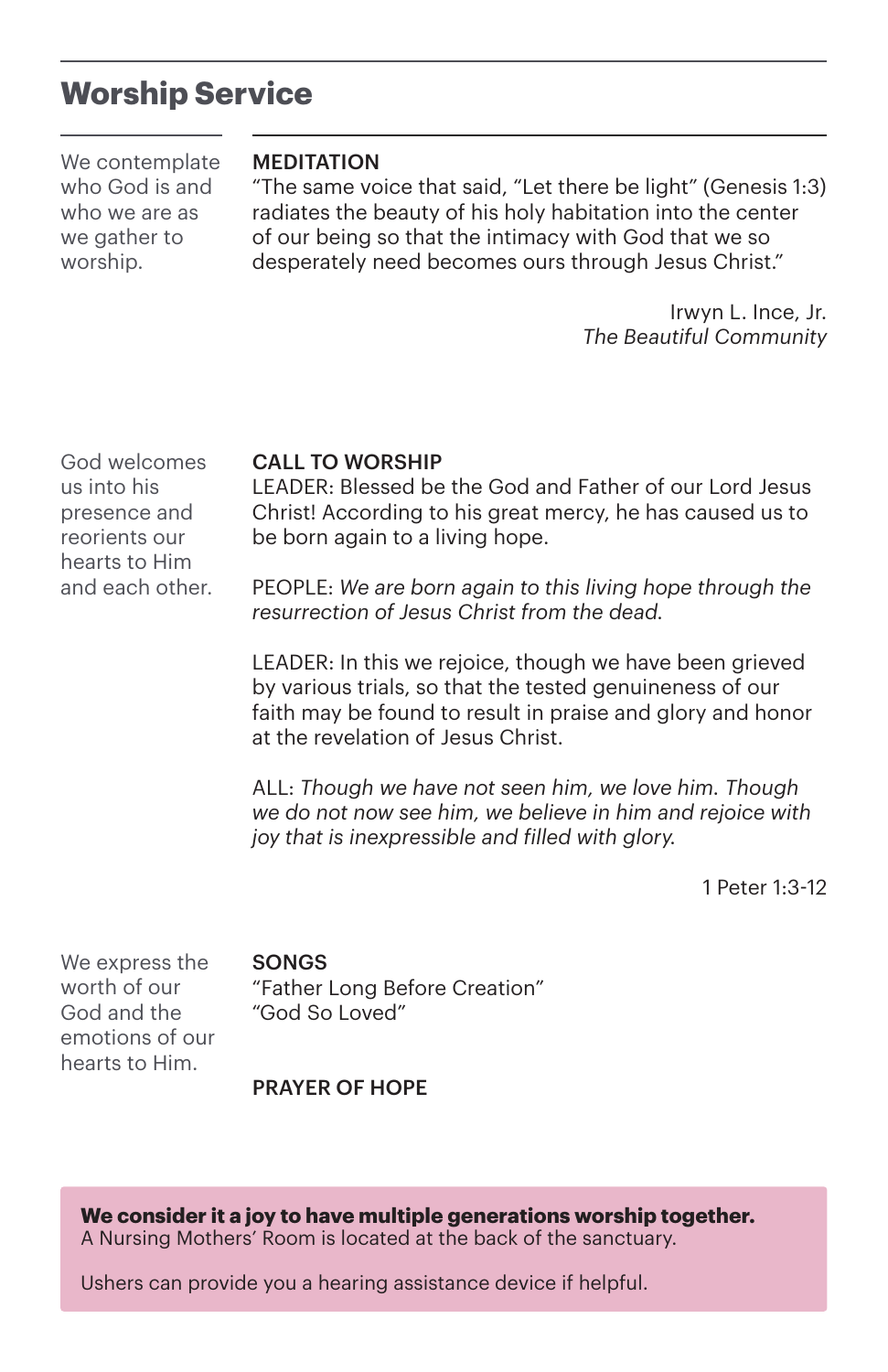## **Worship Service**

We talk honestly with our Father about our weakness, brokenness, idolatry, and need for Him.

#### CONFESSION OF SIN

Father, teach us not to sin with such abandon. We do it all so easily: Pretend, lie, envy, lust, criticize, brood, ignore, deny, consume, hoard, defame, distort, make excuses, and then expect an easy forgiveness for the asking. God, forgive us for our negligence of Your holy character. Let us not misinterpret Your patience with our sin as though it were permissiveness. Loving Father, astonish us with a wholesome, godly, fear which will not drive us to despair, but cause us to number our days and give us hearts of wisdom. Hear us now as we confess the sins of our hearts to you privately.

### SILENT CONFESSION

ASSURANCE OF PARDON

The Lord is merciful and gracious, slow to anger and abounding in steadfast love. He will not always chide, nor will he keep his anger forever. He does not deal with us according to our sins, nor repay us according to our iniquities. For as high as the heavens are above the earth, so great is his steadfast love toward those who fear him; as far as the east is from the west, so far does he remove our transgressions from us. As a father shows compassion to his children, so the Lord shows compassion to those who fear him.

Psalm 103:8-12

### **SONGS**

"Great Are You Lord" "How Great Is Our God"

We celebrate how God's grace flows through us in our relationships and community.

#### GREETING AND ANNOUNCEMENTS

OFFERTORY SONG

"Hymn Of Heaven"

God reminds us of his grace and forgiveness as the foundation of our relationship.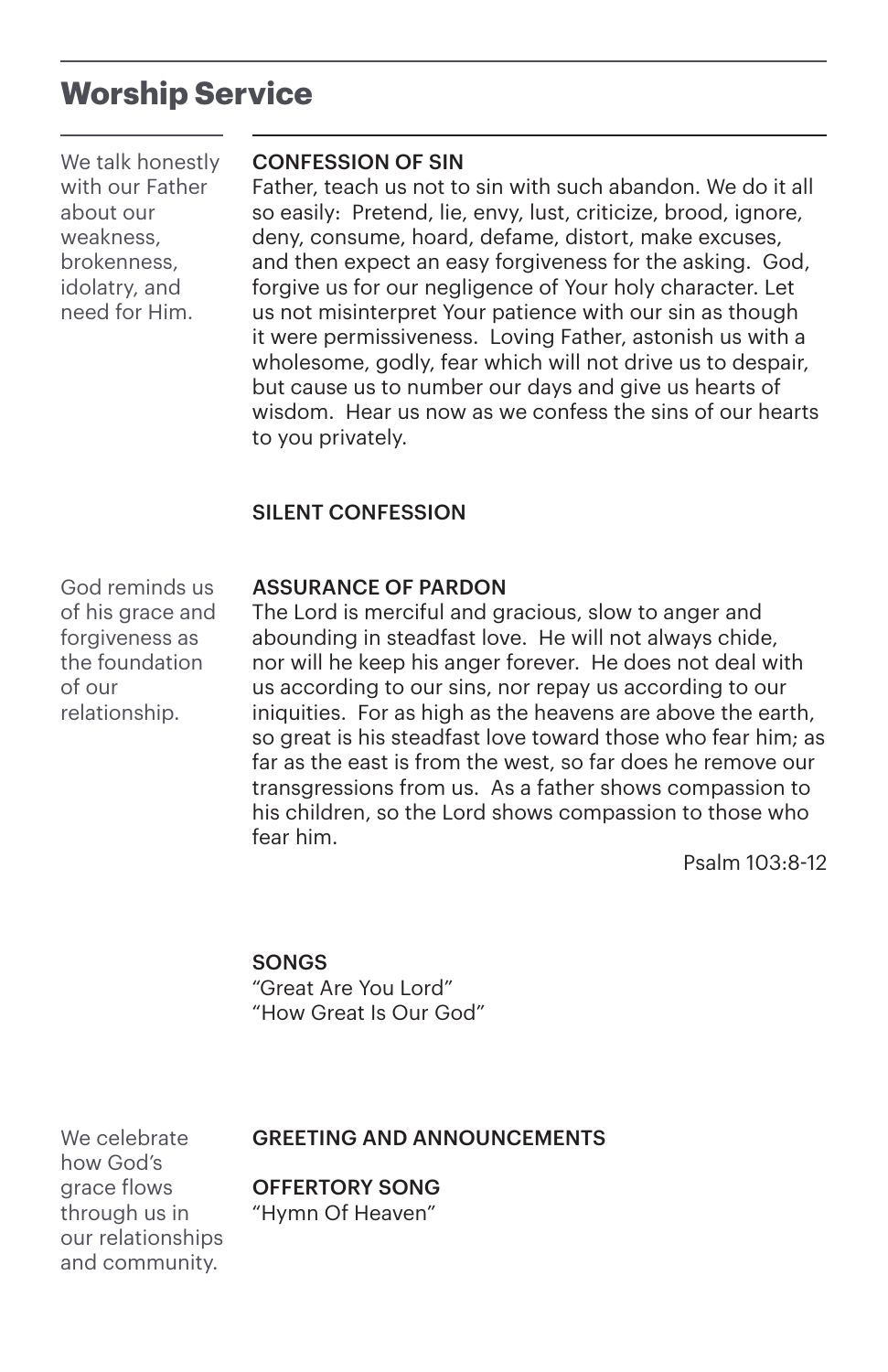## **Worship Service**

God speaks to us through the Bible as it is explained and applied to our lives.

#### PREACHING OF THE WORD

Colossians 3:1-17 "Keep Your Head in the Clouds"

*Dr. Irwyn L. Ince is the Coordinator at Mission to North America. He and his wife, Kim, are the proud parents of 4 wonderful children and a beautiful, precious granddaughter. In addition to his passion for his family and for ministry, Dr. Ince is gleefully committed to coffee and kettlebells.*

#### SONG OF RESPONSE

"How Great Is Our God"

God sends us on his mission with his blessing.

#### BENEDICTION

Now to him who is able to do far more abundantly than all that we ask or think, according to the power at work within us, to him be glory in the church and in Christ Jesus throughout all generations, forever and ever. Amen.

Ephesians 3:20-21



#### **Following the Worship Service**

Pastor Derrick will greet and pray with people at the front of the sanctuary.

Join us for Connect Hour, relating with God and each other around his Word. Adults: Adult connect communities gather together in the sanctuary High-Life Connects: Jr./Sr. High classes in the Lodge across the street Kids Connect: Birth-6th grade classes in Nursery and upstairs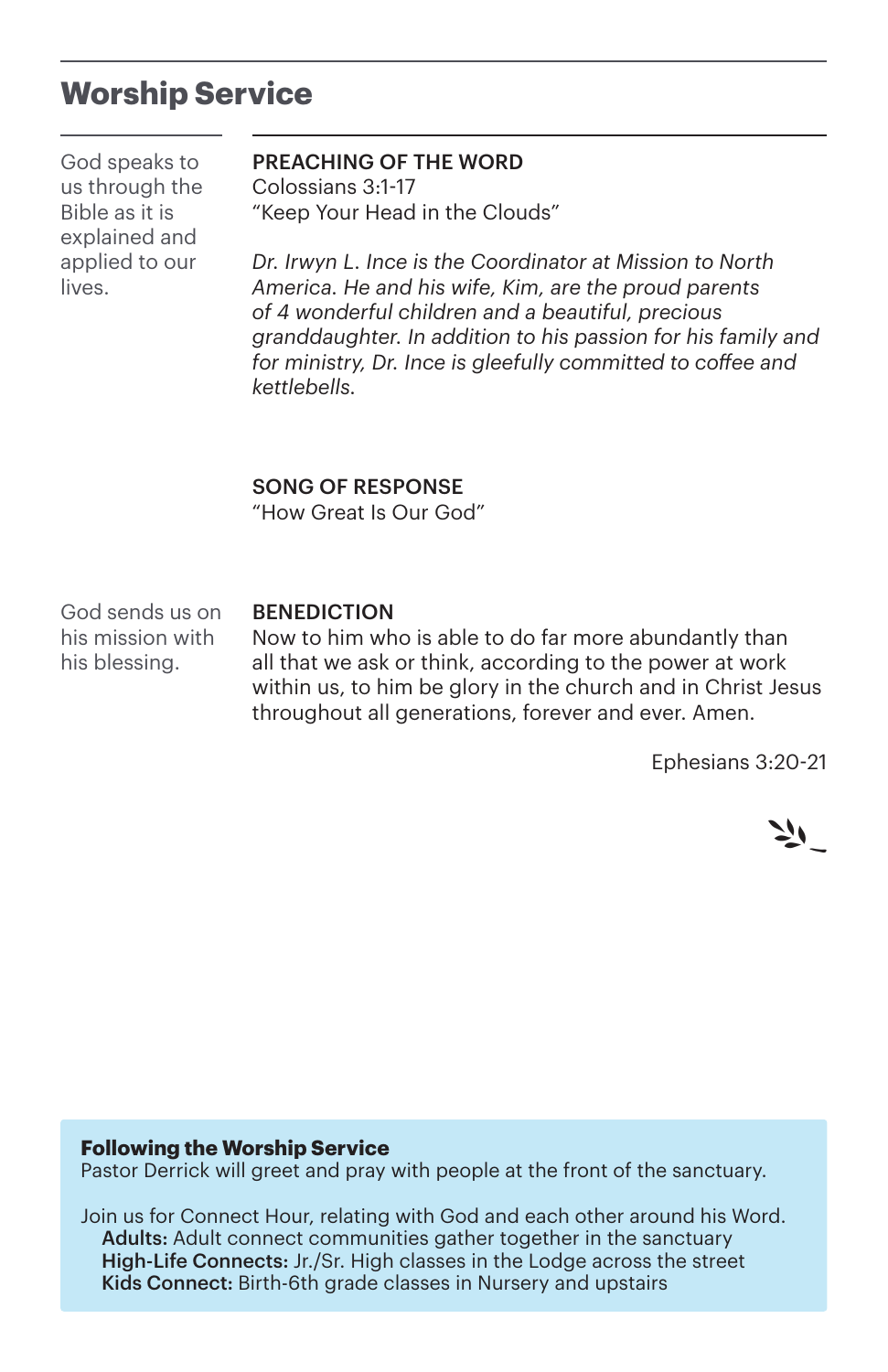## **Sermon Notes**

#### **Helping Lead Today's Worship Service**

- Derrick Harris Associate Pastor
- Cathy Mayer Announcements
- Irwyn Ince Guest Preacher
- DJ Baptiste Director, Music Ministry Josh Cash Slides
- Michael Babin Acoustic Guitar
- Nick Walker Bass Guitar
- Newt Johnson Piano
- Michael Athey Drums
- Lindsay Abel Vocals
- Jarrett Kaempfer Audio
	-
- Daniel Brown Livestream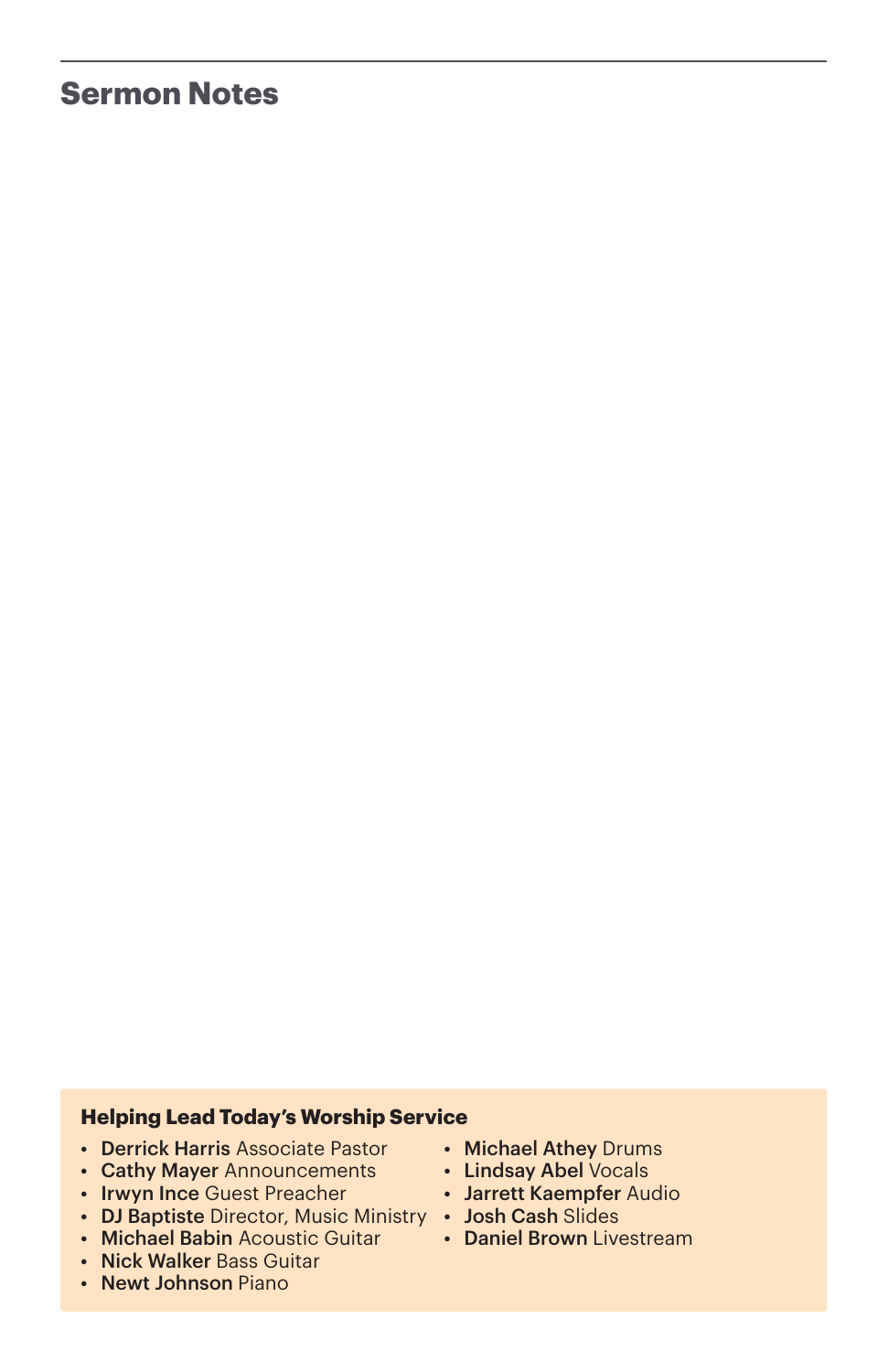## **Announcements**

## Welcome to Southwood!

We are so glad you are here this morning to celebrate with us. If you are new to Southwood, please scan the QR code on the back of the bulletin and let us know how you would like us to get in touch with you so we can get to know you and serve you better.

### Combined Connect Hour for Adults

Today, join us for our combined Connect Hour for adults in the sanctuary as Dr. Irwyn Ince leads a discussion entitled "The Beautiful Community."

## VBS Workdays

VBS is next month and there's so much to do to prepare! Join us for VBS Workdays on Tuesday, June 28, and Wednesday, June 29, from 9:00am until noon. Everyone is welcome, but nursery spots are limited. To RSVP for nursery, email tyanna.holbrook@southwood.org.

## Bible Study at Fleming Farms

Our next Bible Study at Fleming Farms is this Wednesday, June 22, at 3:30pm. Also, mark your calendars for the next Worship Service at Fleming Farms, Sunday, June 26, at 2:15pm.

#### **This Week @ Southwood** Sunday, June 19

6:00am – Men's Fellowship 8:45am – Prayer Gathering 9:30am – Worship Service 11:00am – Connect Hour (all ages) 6:30pm – Summer High-Life

General Assembly June 21-24 in Birmingham

Tuesday, June 21 6:30pm – Officers/Ldrship Gathering

Wednesday, June 22 3:30pm – Bible Study, Fleming Farms

Thursday, June 23 1:00pm – Jr. High-Life Mystery Mtg

Jr. High-Life at The Edge June 25-29 at Covenant College

## **Deacon/Finance Update** 2022 Budget \$2,655,701

Weekly Budget Need \$51,071

Last Week's Giving \$29,261

Year to Date Giving \$837,988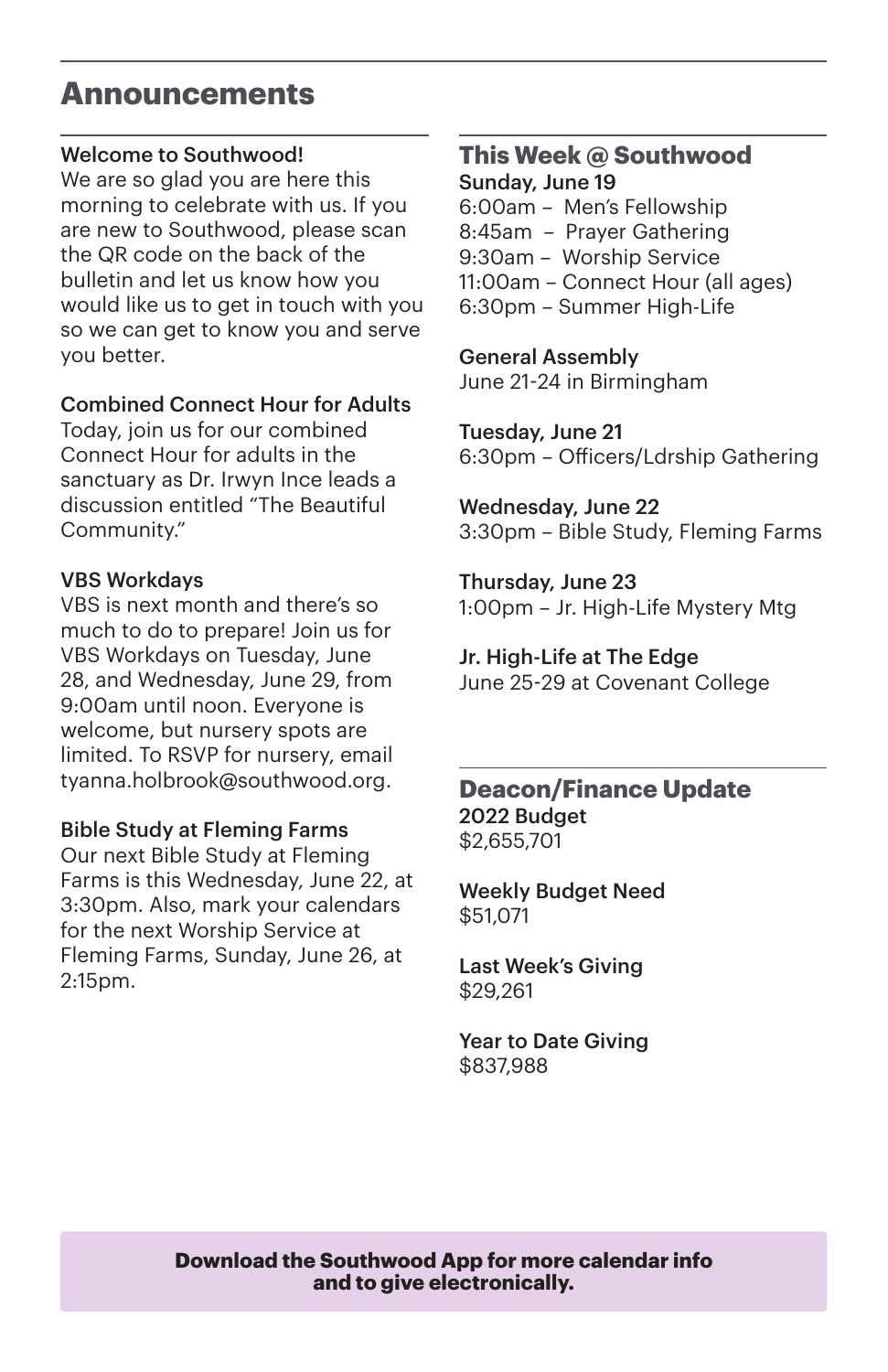# **Prayer Guide**

### **Core Commitment We seek the restoration of all creation in Huntsville and beyond.**

Pray for local mission partner The CornerStone Initiative as they host their annual C4 Conference this week, and that the event would encourage and inform all who attend.

Ask God to give wisdom to the leaders of Huntsville - that the plans made for the future of our growing city would reflect the compassion of God and provide opportunities for the Gospel that we don't even see yet.

Pray that God would give wisdom to those who lead our country on a national level as they make difficult and impactful decisions.

## **Missions Requests**

New City Celina - Jake Patton, Planter *New City Celina is a PCA church plant in Celina, Texas. Their mission is to explore, engage and embody the Good News of Jesus. You can support them by praying for these requests.*

Our congregation moved to a larger facility earlier this month. Pray for our church members and leaders as we continue to adjust, and that new attenders will be draw to New City, for the glory of God.

Ask for God's blessing and guidance as we develop ministries for children and students for the first time in the life of our church.

Pray that our family will put our whole faith and trust in God as we continue in this ministry together.

## **Specific Needs**

Pray for Susan Cooper and family in the death of her father last week.

Pray for the youth summer interns (Jacob and Maggie) as they seek to love and encourage our Jr. High and Sr. High students in their faith.

We praise God for the fellowship and relationships these past weeks that were built at the recent Worship Night event and the Children's Ministry Ninja Obstacle Course event. **Senior Member** Margaret Tyler 6379 Hwy 431 #244. Owens Cross Roads, AL 35763

**Expectant Mothers** Grace Anna Lane — August 2022 Cappy Heyward — October 2022

**Email prayer@southwood.org to be included in this Prayer Guide.**